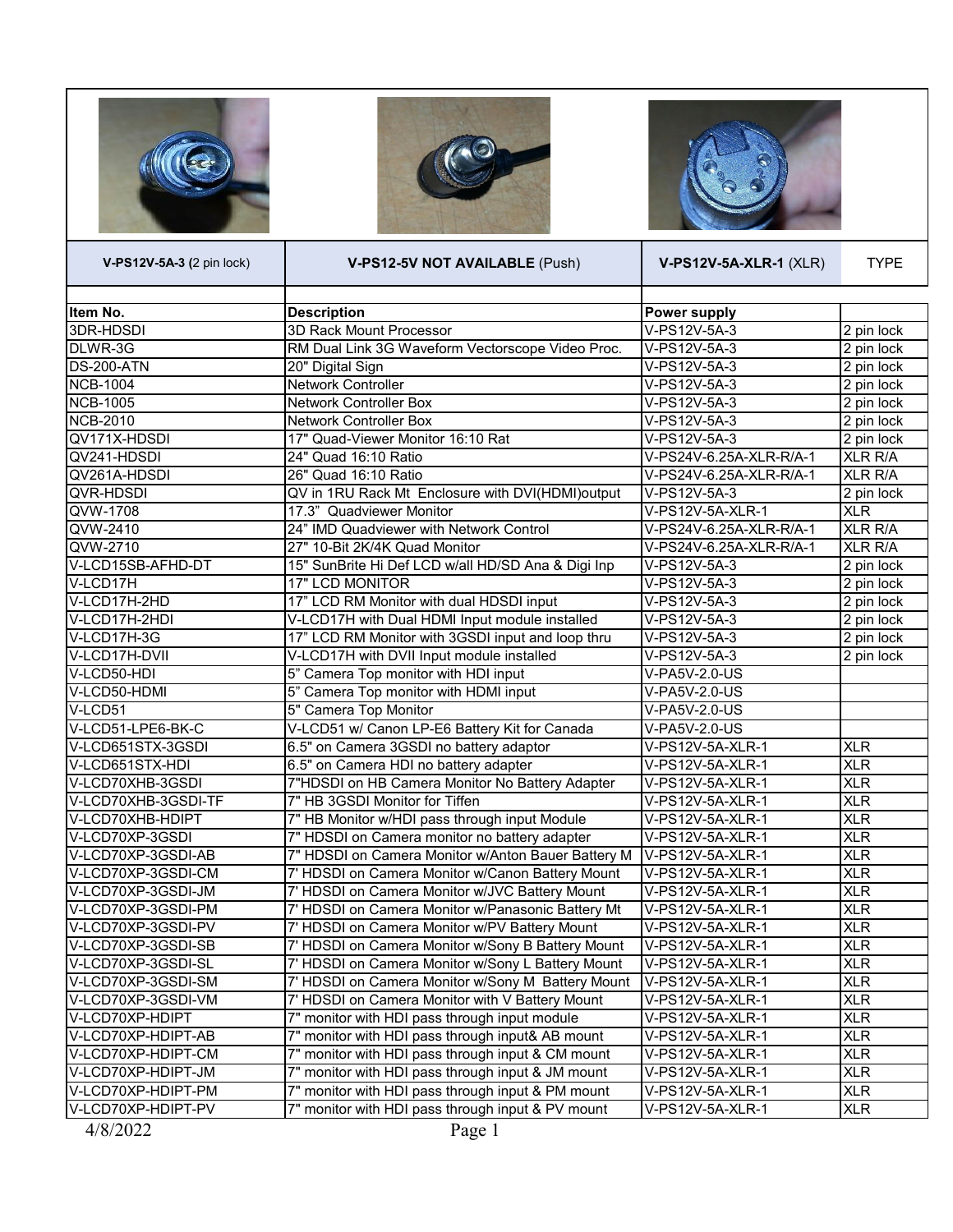| V-LCD70XP-HDIPT-SB | 7" monitor with HDI pass through input & SB mount  | V-PS12V-5A-XLR-1 | <b>XLR</b> |
|--------------------|----------------------------------------------------|------------------|------------|
| V-LCD70XP-HDIPT-SL | 7" monitor with HDI pass through input & SL mount  | V-PS12V-5A-XLR-1 | <b>XLR</b> |
| V-LCD70XP-HDIPT-SM | 7" monitor with HDI pass through input & SM mount  | V-PS12V-5A-XLR-1 | <b>XLR</b> |
| V-LCD70XP-HDIPT-VM | 7" monitor with HDI pass through input & VM mount  | V-PS12V-5A-XLR-1 | <b>XLR</b> |
| V-LCD84SB-AFHD     | 8.4" Sunbrite Hi Def LCD w/All HD/SD Ana&Digi Inpt | V-PS12V-5A-XLR-1 | <b>XLR</b> |
| V-LCD90MD          | 9" Camera Top Monitor                              | V-PS12V-5A-XLR-1 | <b>XLR</b> |
| V-LCD90MD-3G       | 9" Camera Top monitor 3GHDSDI module build in      | V-PS12V-5A-XLR-1 | <b>XLR</b> |
| V-LCD90MD-O        | 9" Camera Top Monitor with 2xHDSDI output module   | V-PS12V-5A-XLR-1 | <b>XLR</b> |
| V-LCD171MD and -3G | 17.3" RM Modular Monitor with Waveform, speakers   | V-PS12V-5A-XLR-1 | <b>XLR</b> |
| V-LCD241MD and -3G | 24" DT 3G Monitor with Waveform, speakers          | V-PS12V-5A-XLR-1 | <b>XLR</b> |
| $V-MD102$          | Dual 10.4" Modular Design monitor                  | V-PS12V-5A-3     | 2 pin lock |
| $V-MD171XN$        | 17" Modular Design Monitor                         | V-PS12V-5A-XLR-1 | <b>XLR</b> |
| $V-MD173$          | 17.3" Modular Design Monitor                       | V-PS12V-5A-XLR-1 | <b>XLR</b> |
| $V-MD185$          | 18.5" 7RU Modular Input Rack Mnt/Desktop Monitor   | V-PS12V-5A-XLR-1 | <b>XLR</b> |
| $V-MD201$          | 20" Modular Design monitor                         | V-PS12V-5A-3     | 2 pin lock |
| $V-MD201N$         | 20" Modular Design monitor                         | V-PS12V-5A-XLR-1 | <b>XLR</b> |
| <b>V-MD241</b>     | 24" Monitor                                        | V-PS12V-5A-XLR-1 | <b>XLR</b> |
| <b>V-MD434</b>     | Quad 4.3" Rack Mount Modular Design monitor        | V-PS12V-5A-3     | 2 pin lock |
| V-MD434-3GSDI      | Quad 4.3" Rack Mount 3GSDI Modular monitor         | V-PS12V-5A-3     | 2 pin lock |
| V-MD503            | Triple 5.0" Rack Mount Modular Design monitor      | V-PS12V-5A-3     | 2 pin lock |
| V-MD503-3GSDI      | Triple 5.0" Rack Mount 3GSDI Modular monitor       | V-PS12V-5A-3     | 2 pin lock |
| V-MD563            | Triple 5.6" Modular Design monitor                 | V-PS12V-5A-3     | 2 pin lock |
| <b>V-MD702</b>     | Dual 7" Modular Design monitor                     | V-PS12V-5A-3     | 2 pin lock |
| V-MD702-3GSDI      | V-MD702 Pre Loaded with 2 MD-3GSDI modules         | V-PS12V-5A-3     | 2 pin lock |
| V-MD702-HDSDIX2    | V-MD702 Pre Loaded with 2 MD-HDSDIx2 modules       | V-PS12V-5A-3     | 2 pin lock |
| $V-MD72$           | Dual 7" Rack Mount Modular Monitor no analog input | V-PS12V-5A-3     | 2 pin lock |
| V-MD72-3GSDI       | V-MD72 Pre Loaded with 2 MD-3GSDI Modules          | V-PS12V-5A-3     | 2 pin lock |
| V-MD72-HDSDIX2     | V-MD72 Pre Loaded with 2 MD-HDSDIx2 Modules        | V-PS12V-5A-3     | 2 pin lock |
| V-MD902            | Dual 9" MD Rack Unit                               | V-PS12V-5A-3     | 2 pin lock |
| V-PS12-1070        | 12VDC Power Supply 350mA W/BNC Adaptor             | $V-PS12-500$     |            |
| V-PS12-5V-XLR-1    | 12V, 5A Power Supply w/ Straight XLR Connector     | V-PS12V-5A-3     | 2 pin lock |
| V-R102DP-2C        | Dual 10.4" w 2 CV inputs per panel                 | V-PS12V-5A-3     | 2 pin lock |
| V-R102DP-2SDI      | Dual 10.4" w 2 SDI per panel                       | V-PS12V-5A-3     | 2 pin lock |
| V-R102DP-HD        | Dual 10.4" all inputs with HDSDI                   | V-PS12V-5A-3     | 2 pin lock |
| V-R102DP-HDA       | Dual 10.4" w HDA+DVI/VGA inputs                    | V-PS12V-5A-3     | 2 pin lock |
| V-R102DP-HDSDI     | Dual 10.4" HDSDI                                   | V-PS12V-5A-3     | 2 pin lock |
| V-R102DP-SD        | Dual 10.4" all inputs with SDI                     | V-PS12V-5A-3     | 2 pin lock |
| V-R102DP-VGA       | Dual 10.4" VGA/DVI LCD rack mounted monitor        | V-PS12V-5A-3     | 2 pin lock |
| V-R1041-IMD-3G     | Standalone 10.4" Monitor with IMD 3G functions     | V-PS12V-5A-3     | 2 pin lock |
| V-R1041-IMD-TE4U   | Standalone 10.4" Monitor with IMD functions        | V-PS12V-5A-3     | 2 pin lock |
| V-R1041-RH         | 10.4" HD RH                                        | V-PS12V-5V-3     | 2 pin lock |
| V-R1041DP-AFHD     | 10.4" Stand Alone Hi Res HD/SD Monitor             | V-PS12V-5A-XLR-1 | <b>XLR</b> |
| V-R1041DP-TE       | 10.4" Hi Res Single Monitor Truck Edition          | V-PS12V-5A-3     | 2 pin lock |
| V-R1042-IMD-3GTE   | Dual 10.4"3G HD Monitor with IMD function          | V-PS12V-5A-3     | 2 pin lock |
| V-R1042-IMD-TE4U   | Dual 10.4" HD Monitor with IMD function            | V-PS12V-5A-3     | 2 pin lock |
| V-R1042DP-AFHD     | 10.4" Hi Res Dual Screen HD/SD Monitor Set         | V-PS12V-5A-3     | 2 pin lock |
| V-R1042DP-DVI      | Dual 10.4" monitor with DVI / VGA inputs           | V-PS12V-5A-3     | 2 pin lock |
| V-R1042DP-TE       | 10.4" Hi Res Dual Monitor Truck Edition            | V-PS12V-5A-3     | 2 pin lock |
| V-R1042DP-TE4U     | 10.4" LCD Rack Truck Edition                       | V-PS12V-5A-3     | 2 pin lock |
| V-R151DP-AFHD      | HD 15" LCD Monitor with HD/SD Inputs               | V-PS12V-5A-3     | 2 pin lock |
| V-R151DP-AFSD      | SD 15" LCD Monitor with HD/SD Inputs               | V-PS12V-5A-3     | 2 pin lock |
| <b>V-R151P</b>     | 15 Inch Rack Mountable LCD Monitor                 | V-PS12V-5A-XLR-1 | <b>XLR</b> |
| V-R171-DLW         | Full Res. Dual Link /3GHDSDI 17" monitor           | V-PS12V-5A-3     | 2 pin lock |
| V-R171-IMD-HDSDI   | 17" Rack Mounted Monitor with HDSDI/SDI and IMD    | V-PS12V-5A-3     | 2 pin lock |
| V-R171P-4-PAL      | 17" LCD Rack W/Quad Spl. & Sw. PAL                 | V-PS12V-5A-XLR-1 | <b>XLR</b> |
| V-R171P-4A         | 17 Inch LCD Rack, Quad Splitter, Switche           | V-PS12V-5A-XLR-1 | <b>XLR</b> |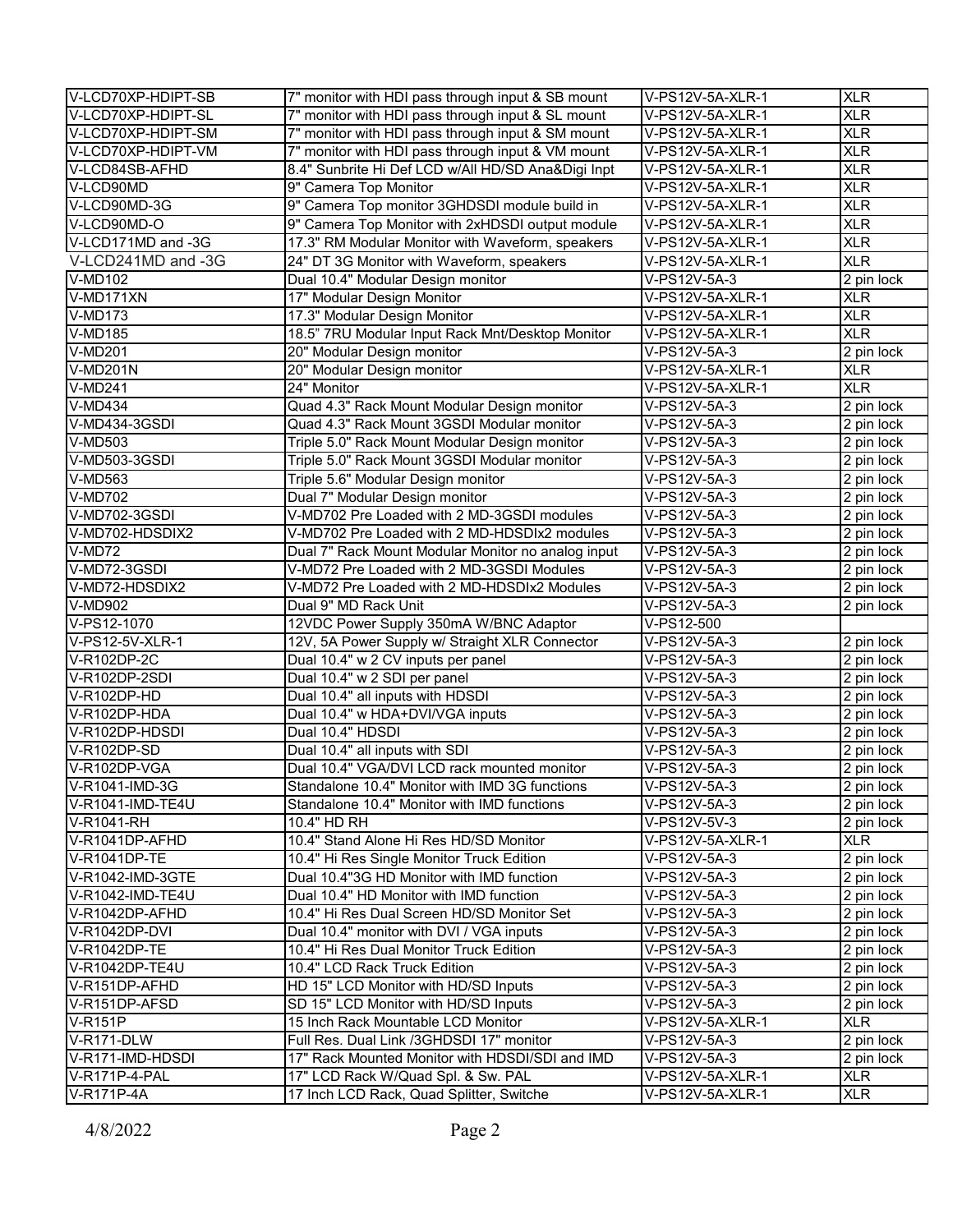| V-R171P-HDA       | 17" LCD Monitor                                                   | V-PS12V-5A-XLR-1        | <b>XLR</b>              |
|-------------------|-------------------------------------------------------------------|-------------------------|-------------------------|
| V-R171P4A-PAL     | 17" LCD Rack W/Quad Spl. & Sw. PAL                                | V-PS12V-5A-XLR-1        | <b>XLR</b>              |
| V-R171X-DLW       | Full Res. Dual Link /3GHDSDI 17" monitor                          | V-PS12V-5A-3            | 2 pin lock              |
| V-R171X-IMD-HDSDI | 17" Rack Mounted Monitor with HDSDI/SDI and IMD                   | V-PS12V-5A-3            | 2 pin lock              |
| V-R173-IMD-3GTE   | 17.3" Rack mounted IMD 3G monitor                                 | V-PS12V-5A-3            | 2 pin lock              |
| <b>V-R185-DLW</b> | 18.5" Dual Link/3G-SDI monitor                                    | V-PS24V-6.25A-XLR-R/A-1 | <b>XLR R/A</b>          |
| V-R185-IMD-3GTE   | 18.5" IMD 3G Rack Mount Monitor Truck Edition                     | V-PS24V-6.25A-XLR-R/A-1 | <b>XLR R/A</b>          |
| <b>V-R18P</b>     | 1.8" x 8 LCD Rack Mount Panel                                     | V-PS12V-5A-3            | 2 pin lock              |
| V-R18P-SDI        | 1.8" X 8 LCD Rack Mnt. Panel W SDI                                | V-PS12V-5A-3            | 2 pin lock              |
| V-R191P-SDI       | 19" Rack Mount Panel                                              | V-PS12V-5A-3            | 2 pin lock              |
| V-R201-IMD-3GTE   | 3G 20" Rack Mounted Monitor with HDSDI/SDI and IMD V-PS12V-5A-XLR |                         | <b>XLR</b>              |
| V-R201-IMD-TE     | 20" Rack Mounted Monitor with HDSDI/SDI and IMD                   | V-PS12-6.6A             |                         |
| <b>V-R241-DLW</b> | 24" IMD Monitor / Waveform and Vector-Scope displ.                | V-PS24V-6.25A-XLR-R/A   | <b>XLR R/A</b>          |
| V-R241-IMD-3G     | 24" IMD 3G Monitor                                                | V-PS24V-6.25A-XLR-R/A   | <b>XLR R/A</b>          |
| $V-R25P$          | 2.5" (10 Units) LCD Rack Mt-NTSC/PAL                              | V-PS12-5V-1             | push                    |
| V-R25P-SDI        | 2.5" X 10 Rack Mnt. w/SDI Loop Thru                               | V-PS12-6.6A             |                         |
| V-R261-IMD-HDSDI  | 26" Native HD Res. LCD Monitor HDSDI/SDI and IMD                  | V-PS24V-6.25A-XLR-R/A   | <b>XLR R/A</b>          |
| <b>V-R28P</b>     | 2.0" x 8 LCD Rack Mount Panel                                     | V-PS12V-5A-3            | push                    |
| V-R28P-SDI        | 2.0" X 8 LCD Rack Mnt. Panel W SDI                                | V-PS12V-5A-3            | push                    |
| $V-R35P$          | 3.5"X10 LCD Rack Mt. NTSC/PAL                                     | V-PS12V-5A-3            | 2 pin lock              |
| V-R35P-SDI        | 3.5"X10 LCD Rack Mt. w/SDI Loop Thru                              | V-PS12V-5A-3            | 2 pin lock              |
| V-R43P            | Triple 4" Rack Mnt. LCD NTSC/PAL                                  | V-PS12V-5A-3            | 2 pin lock              |
| V-R44DP-SDI       | Ultra High Res. 3.5" Quad SDI LCD Monitor Set                     | V-PS12V-5A-3            | push                    |
| V-R44P            | Four 4" Rack Mounted LCD Panel                                    | V-PS12V-5A-3            | $\overline{2}$ pin lock |
| V-R44P-DVI        | Ultra high resol. Quad 4" LCD Set w/DVI, VGA, HD/SD               | V-PS12V-5A-3            | push                    |
| V-R44P-HDSDI      | Hi Def. 1 TFT Megapixel Quad LCD w/HDSDI Input                    | V-PS12V-5A-3            | push                    |
| V-R44P-SDI        | 4" X4 Rack Mount LCD                                              | V-PS12V-5A-3            | push                    |
| $V-R53P$          | Triple 5 Inch LCD Rack Mt. Panel - NTSC/PAL                       | V-PS12V-5A-3            | push                    |
| V-R53P-PAL        | Triple 5 Inch LCD Rack Mt. Panel - PAL                            | V-PS12V-5A-3            | push                    |
| V-R53P-SDI        | Three (5in.LCD) Rack Panel With SDI                               | V-PS12V-5A-3            | push                    |
| <b>V-R563P</b>    | Triple 5.6" Rack Mount LCD                                        | V-PS12V-5A-3            | 2 pin lock              |
| V-R563P-SDI       | Triple 5.6" Rack Mnt LCD w/SDI                                    | V-PS12V-5A-3            | 2 pin lock              |
| <b>V-R573P</b>    | Triple 5.7" Rack Mount LCD                                        | V-PS12V-5A-3            | 2 pin lock              |
| V-R573P-SDI       | Triple 5.7" Rack Mnt LCD w/SDI                                    | V-PS12V-5A-3            | 2 pin lock              |
| V-R653-IMD-3GTE   | Triple3G 6.5" Rack Mounted Monitor Set HDSDI/SDI                  | V-PS12V-5A-3            | 2 pin lock              |
| V-R653-IMD-TE     | Triple 6.5" Rack Mounted Monitor Set HDSDI/SDI                    | V-PS12-6.6A             |                         |
| V-R653P-HDSDI     | Triple 6.5" HD Rack Mnt. LCD w/ SDI                               | V-PS12V-5A-3            | 2 pin lock              |
| V-R65P-HD         | High Definition 6.5" LCD Monitor                                  | V-PS12V-5A-3            | 2 pin lock              |
| <b>V-R682P</b>    | Dual 6.8" LCD Rack                                                | $V-PS12V-5A-3$          | 2 pin lock              |
| V-R70P            | 7 Inch 16:9 Wide Screen LCD Monitor                               | V-PS12V-5A-3            | 2 pin lock              |
| V-R70P-NL         | V-R70P, No Logo                                                   | V-PS12V-5A-3            | 2 pin lock              |
| V-R70P-SDI        | 7 In. LCD With SDI Input                                          | V-PS12V-5A-3            | 2 pin lock              |
| V-R72DP           | Dual 7" Wide Screen Rack Mount LCD                                | V-PS12V-5A-3            | 2 pin lock              |
| V-R72DP-2C        | Dual 7" Wide Screen Rack Mount LCD                                | V-PS12V-5A-3            | 2 pin lock              |
| $V-R72P$          | Dual 7" Wide Screen LCD Rack Mount                                | V-PS12V-5A-3            | 2 pin lock              |
| V-R72P-2HD        | Dual 7" HD/SD Multi Rate Input Rack Mt. LCD                       | V-PS12V-5A-3            | 2 pin lock              |
| V-R72P-2HDA       | Dual 7" Digital LCD w/Analog Comp & HD Input                      | V-PS12V-5A-3            | 2 pin lock              |
| V-R72P-2HDSDI     | Dual 7" HD Rack Mt. LCD w/HDSDI Input                             | V-PS12V-5A-3            | 2 pin lock              |
| V-R72P-2SD        | Dual 7" Dig. LCD w/Video, Comp., and SDI                          | V-PS12V-5A-3            | 2 pin lock              |
| V-R72P-2SDI       | Dual 7 Inch LCD Screen NTSC/PAL                                   | V-PS12V-5A-3            | 2 pin lock              |
| V-R72P-AFHD       | Dual 7" HD Adv. Feature Rack Mt. LCD                              | V-PS12V-5A-3            | 2 pin lock              |
| V-R81PA           | 7.9" LCD Rack Mnt. Panel                                          | V-PS12V-5A-3            | 2 pin lock              |
| <b>V-R82-P</b>    | Dual 8" LCD Rack Panel                                            | V-PS12V-5A-3            | 2 pin lock              |
| V-R82DP-2C        | Dual 8.4" w 2 CV inputs per panel                                 | V-PS12V-5A-3            | 2 pin lock              |
| V-R82DP-2SDI      | Dual 8.4" w 2 SDI per panel                                       | V-PS12V-5A-3            | 2 pin lock              |
| V-R82DP-HD        | Dual 8.4" all inputs with HDSDI                                   | V-PS12V-5A-3            | 2 pin lock              |